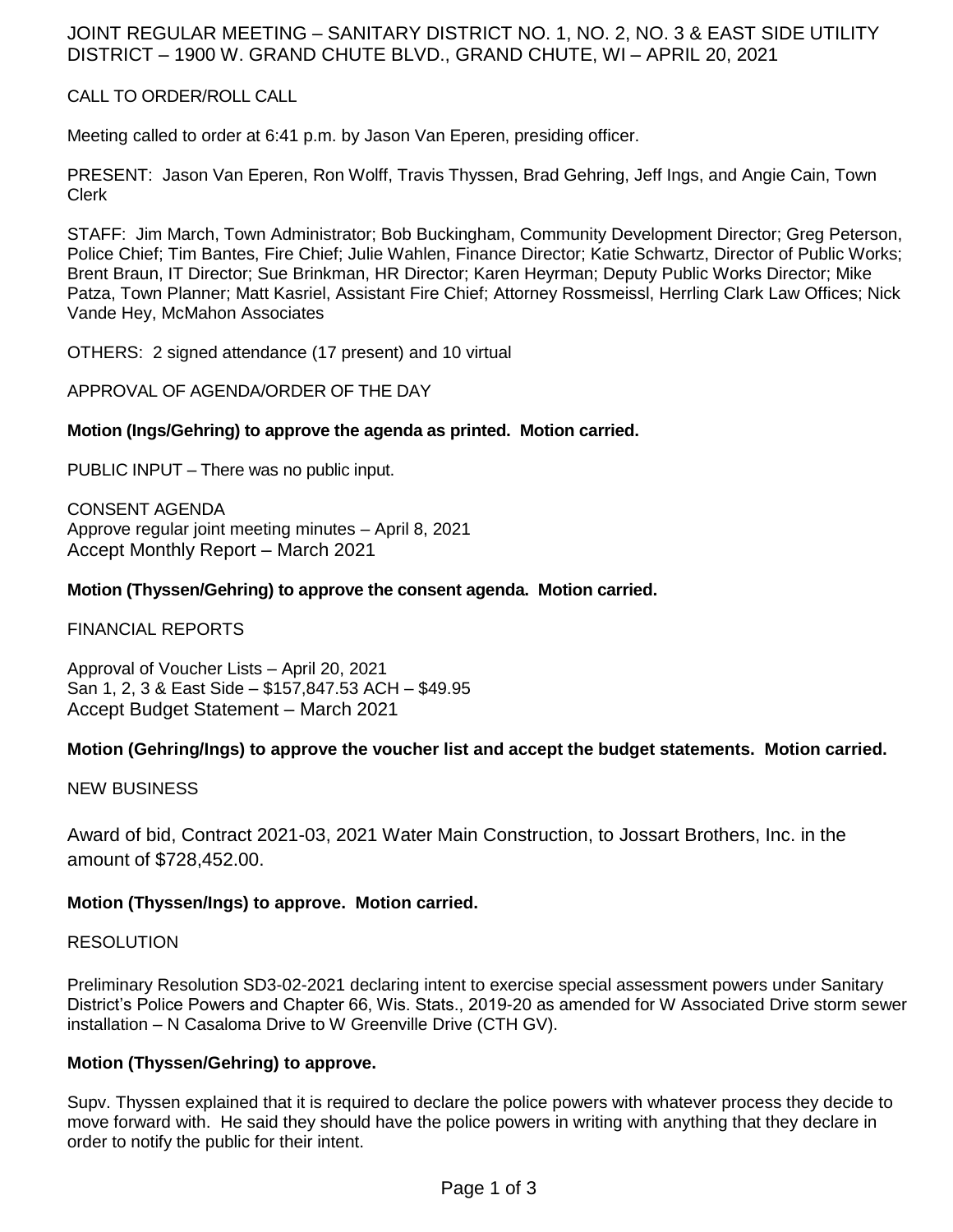# JOINT REGULAR MEETING – SANITARY DISTRICT NO. 1, NO. 2, NO. 3 & EAST SIDE UTILITY DISTRICT – 1900 W. GRAND CHUTE BLVD., GRAND CHUTE, WI – APRIL 20, 2021

Supv. Ings explained that he would like them to suspend any actions regarding special assessments until they decide as a Town how they will pay for special assessments in the future. He does not want to pursue this at this time.

Supv. Thyssen explained that the resolution was a declaration that they are moving forward with the project and they have not decided how it will be paid for. They need to have clarification on how they will move forward with this. He explained that this is the first step to say the Town is looking at moving forward with a project.

Atty. Rossmeissl explained that this was the first step in a multistep process. This will come back to the Town Board with the Engineer's Report and methodology where the Town Board can provide guidance. There would then be a Public Hearing and lastly a final resolution for the project if there are special assessments.

Supv. Ings questioned if they could make a motion to change the wording because it states they are declaring intent to exercise special assessment powers. It doesn't state anything about moving forward with a project. He questioned if the resolution should be changed.

Atty. Rossmeissl explained that the intent to exercise special assessment powers is language out of the statute. If they are going to start the process, the language demonstrating the Town's intent to move to the next step needs to be included in the resolution. He explained that if the resolution is approved, it does not commit the Town to special assessing for this project.

Supv. Wolff asked if they would remove the police powers and still move forward with the project.

Atty. Rossmeissl explained that there is a process outlined in that must be followed under the statutes.

Supv. Thyssen explained that how this project will be funded is still on the table.

Atty. Rossmeissl explained that there is no special assessment if this is adopted because it is only the first step. If the Town Board doesn't take any further action, there will not be a special assessment. Although this resolution is entitled, until all of the steps and a final resolution is adopted, there is no special assessment. If this is adopted, they will receive information from the Town Engineer.

Supv. Wolff questioned why the police powers needs to be listed in the resolution to move forward.

Atty. Rossmeissl explained there are two types of special assessments. If the Town wants to reserve its right to use police powers, it needs to be spelled out every step of the way. He recommended it be included in the preliminary and final resolutions. It would also have to be in the Engineers Report which is the second step that the Town Board typically takes to review the methodology. This part is not in statutes but the Town has added this step to provide input prior to the Public Hearing.

Supv. Thyssen explained by moving forward with the resolution does not make the Town Board have special assessments for the project.

Atty. Rossmeissl explained that the purpose of this resolution is to direct the Town Engineer to put together the plans and submit a proposed schedule of assessments. At that point, the Engineer's report is filed with the Town Clerk. Traditionally the Town Board has reviewed it prior to the Public Hearing. The Town Board could shut it down at that point or it could never schedule a methodology agenda item.

Supv. Wolff asked if there was any other way to start a project without using the words police powers.

Atty. Rossmeissl stated he could not state that with certainty and as he would have to check the appropriate statute. He recommended to use the form that the Town has used to be safe. This can always be shut down at any future step. He explained that Supv. Ings could make a motion to amend the resolution but he wouldn't have time to review the statute book to make sure that every word that needs to be in the resolution is listed.